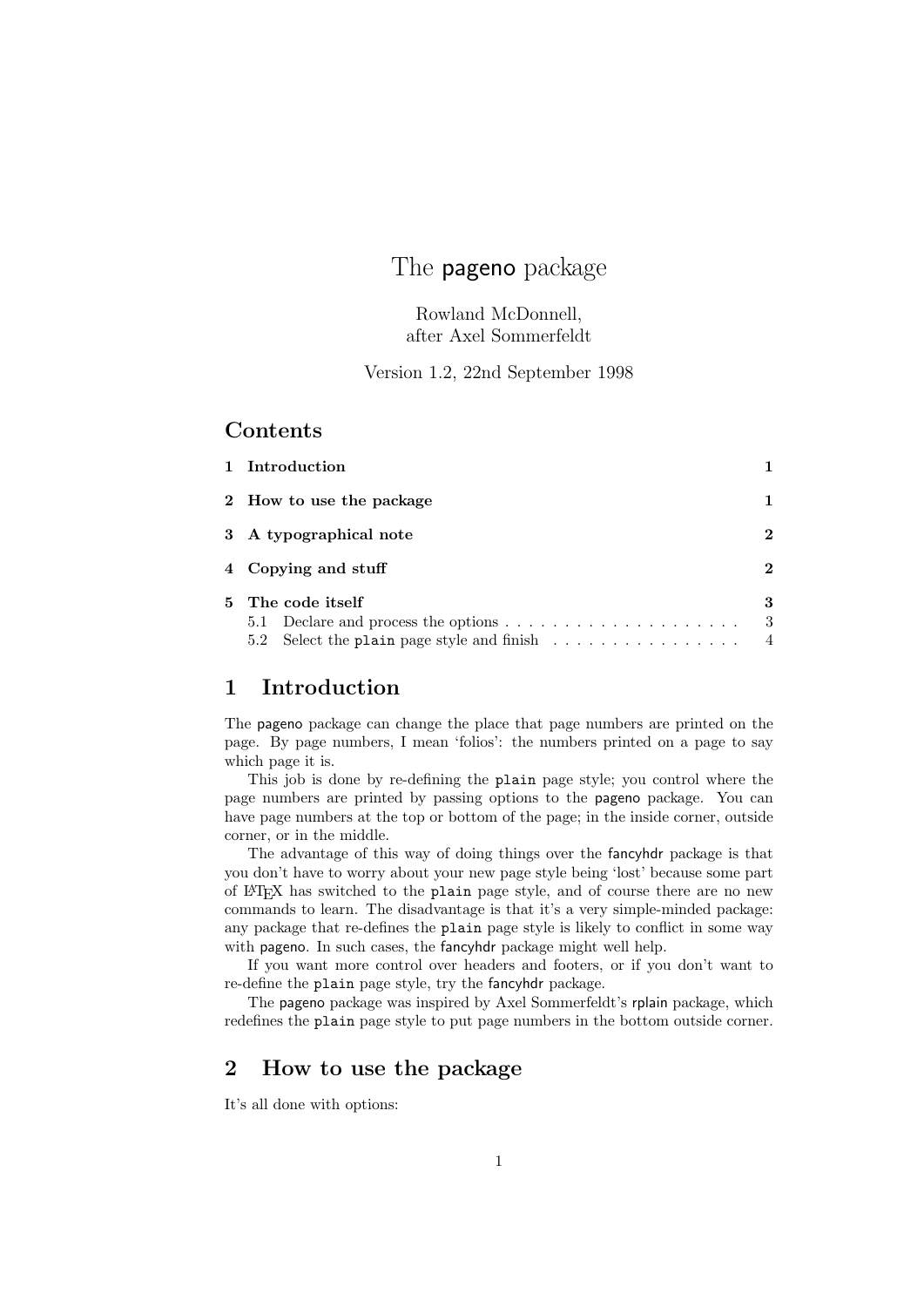```
\documentclass{article}
\usepackage[insidefoot]{pageno}
\begin{document}
...
```
will re-define the plain page style so that page numbers will be printed in the bottom inside corner. If you don't give the pageno package an option, it won't change the plain page style. If you give pageno more than one option, the last one specified will be the one that's used.

Whatever else pageno does, it will switch to the plain page style when its finished.

The full list of options is this:

| Page number position |
|----------------------|
| Centre bottom        |
| Outside bottom       |
| Inside bottom        |
| Centre top           |
| Outside top          |
| Inside top           |
|                      |

You can say centrefoot and centrehead instead of centerfoot and centerhead if you like.

The centerfoot option really does re-define the plain pagestyle, but it's redundant because the result is the same as the default definition.

If you use this package, or decide not to, I'd very much appreciate it if you would send me a message saying why. Suggestions for improvements and reports of bugs are of course most welcome. rebecca@astrid.u-net.com is my email address.

### 3 A typographical note

There is a point to labeling each page in a document with a page number: it's so the reader can refer to it. In a conventional book, the best place for the page number is on one of the outside edges: that way, a reader can flip through the book and find a page easily. If the page numbers are on an inside edge, it's very difficult to read them without fully opening the book on each page.

## 4 Copying and stuff

If you want to give the pageno package to someone, please give them the unchanged files pageno.dtx and pageno.ins. Anyone may make as many copies of these files as they like and give them to anyone. You're not allowed to charge money for distributing this package, except for a nominal fee to cover costs, although I'm happy for non-profit organizations like the TeX Users' Group to include and sell this on CD-ROMs and the like containing selections of code from CTAN.

If you want to change this package, please make a copy of the package file, and change the name, file identification commands, and comments to identify it as being your responsibility now, not mine.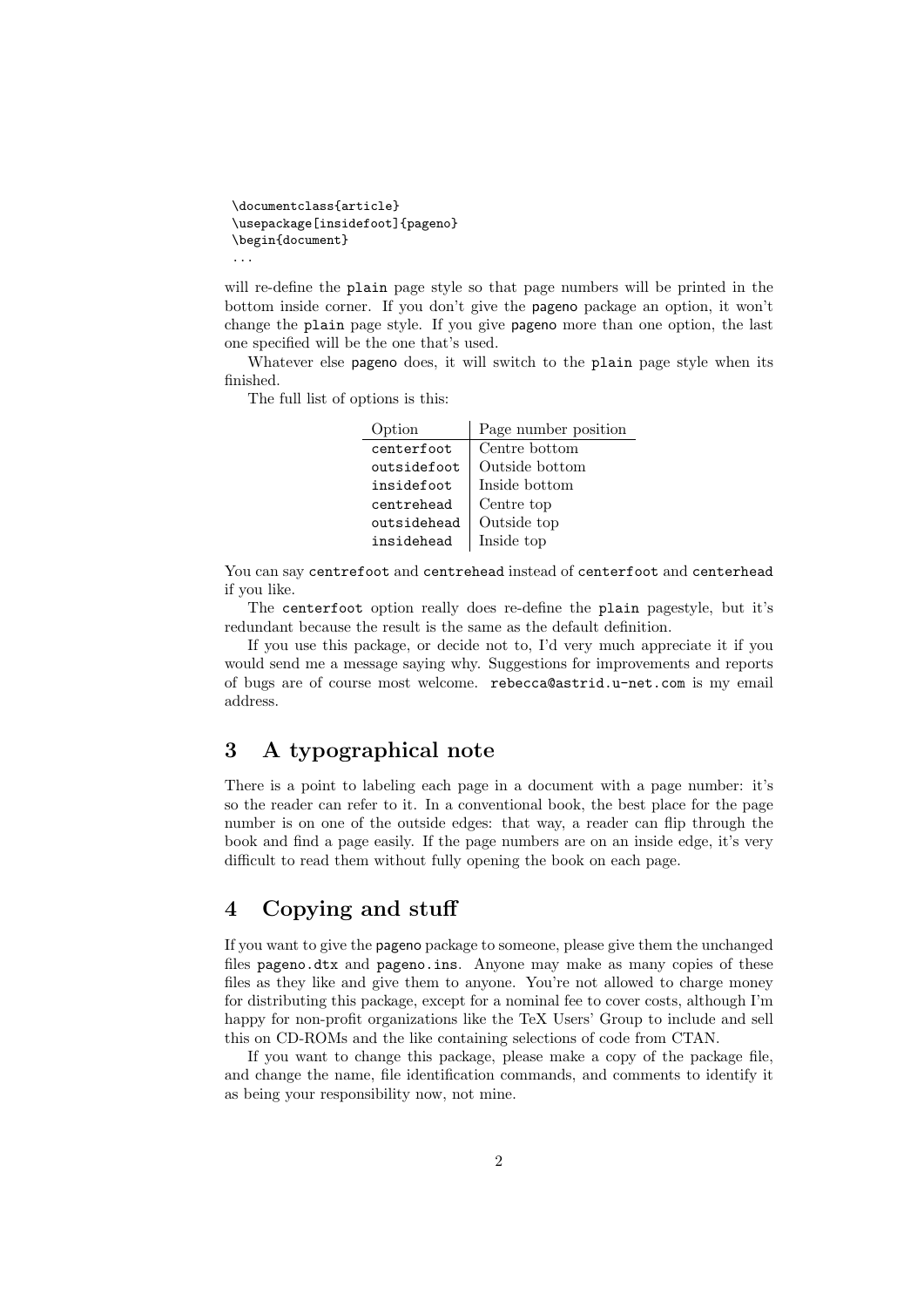## 5 The code itself

Who am I, and what do I need? This package will probably work with any version of LAT<sub>E</sub>X  $2_{\epsilon}$ , but I've only tested it with the June 1996 release.

```
1 \NeedsTeXFormat{LaTeX2e}[1996/06/01]
2 \ProvidesPackage{pageno}[1996/11/01 v1.2
3 pagenumbers package (RJMM, after AS)]
```
#### 5.1 Declare and process the options

There's not much to be said, really. The centrefoot option duplicates the effect of the standard definition of \ps@plain—this is the macro that is executed to define the plain page style. The other options are variations on the same theme. Axel Sommerfeldt did the original re-definition; I copied him. The original LAT<sub>EX</sub> code looks like this:

```
\def\ps@plain{\let\@mkboth\@gobbletwo
     \let\@oddhead\@empty\def\@oddfoot{\reset@font\hfil\thepage
     \hfil}\let\@evenhead\@empty\let\@evenfoot\@oddfoot}
```
The redefinitions here might be a little less efficient than the standard code, but I doubt that matters.

```
4 \DeclareOption{centrefoot}{%
5 \renewcommand{\ps@plain}{%
 6 \renewcommand{\@mkboth}{\@gobbletwo}%
 7 \renewcommand{\@oddhead}{}%
 8 \renewcommand{\@evenhead}{}%
\label{thm:main} $$ \renewcommand{\@evenfoot{\r:}{\r:setfont\rm{amily\hfil\th{h}}\qll}{\r:supp\in\mathbb{R}^m$}$$10 \renewcommand{\@oddfoot}{\reset@font\rmfamily\hfil\thepage\hfil}}
11 }
12
13 \DeclareOption{centerfoot}{%
14 \renewcommand{\ps@plain}{%
15 \renewcommand{\@mkboth}{\@gobbletwo}%
16 \renewcommand{\@oddhead}{}%
17 \renewcommand{\@evenhead}{}%
18 \renewcommand{\@evenfoot}{\reset@font\rmfamily\hfil\thepage\hfil}%
19 \renewcommand{\@oddfoot}{\reset@font\rmfamily\hfil\thepage\hfil}}
20 }
21
22 \DeclareOption{outsidefoot}{%
23 \renewcommand{\ps@plain}{%
24 \renewcommand{\@mkboth}{\@gobbletwo}%
25 \renewcommand{\@oddhead}{}%
26 \renewcommand{\@evenhead}{}%
27 \renewcommand{\@evenfoot}{\reset@font\rmfamily\thepage\hfil}%
28 \renewcommand{\@oddfoot}{\reset@font\rmfamily\hfil\thepage}}
29 }
30
31 \DeclareOption{insidefoot}{%
32 \renewcommand{\ps@plain}{%
33 \renewcommand{\@mkboth}{\@gobbletwo}%
34 \renewcommand{\@oddhead}{}%
```